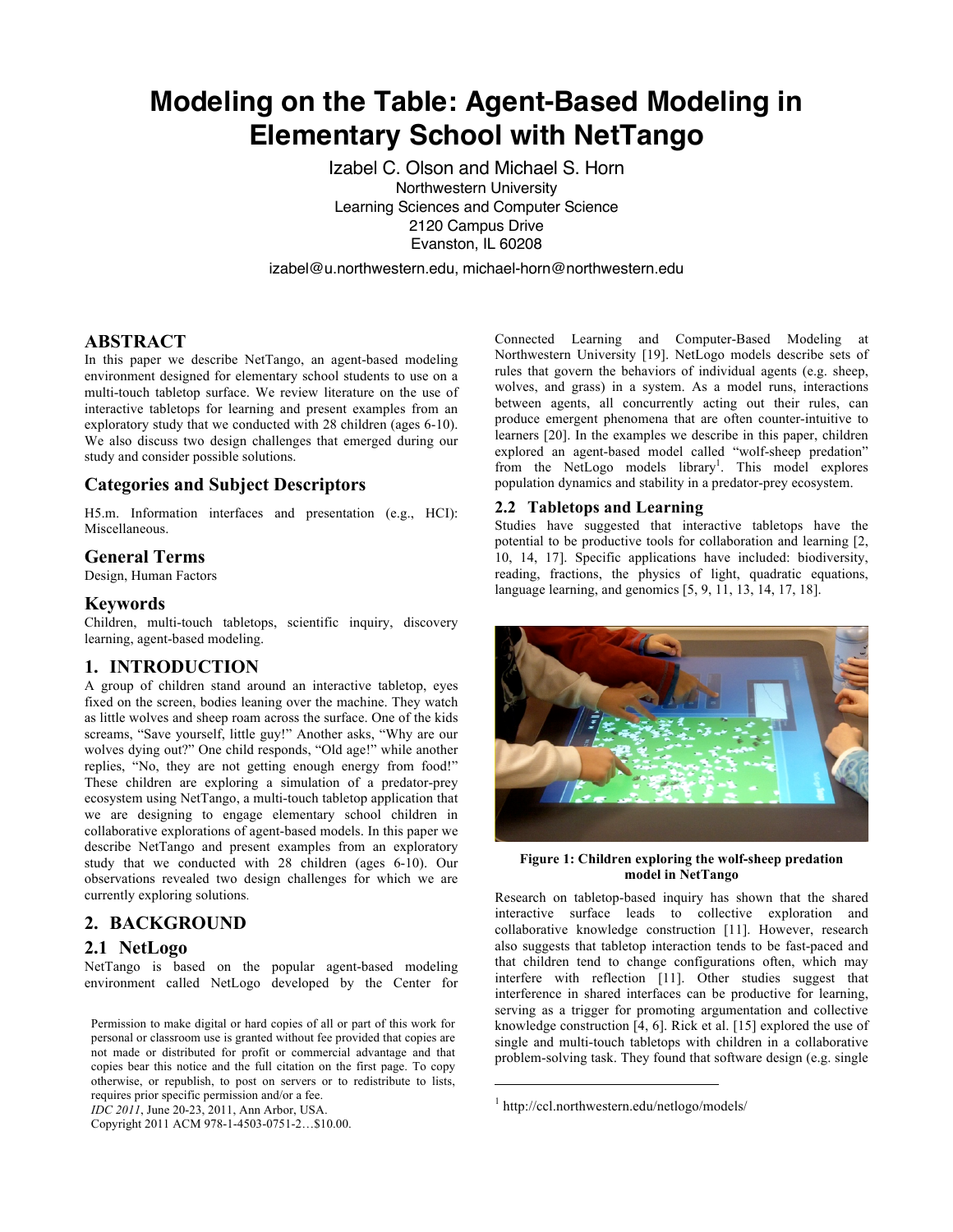versus multi-touch) and children's positions around the work surface affect how different groups partition work and share in an activity.

A tabletop application, tested with undergraduate students, revealed four educational benefits: increasing physical participation, encouraging reflection, fostering effective collaboration, and facilitating more intuitive interaction [21]. However, will the same hold true for children in the area of scientific experimentation with agent-based models? Given that studies consistently demonstrate that children possess a fragmented understanding of the scientific method [8, 18], what are the design affordances and challenges in supporting children in the process of scientific inquiry?

## **3. NET TANGO**

NetTango is multi-touch tabletop modeling environment designed for elementary school children (Figure 1). NetTango is implemented in Java and currently runs on a Microsoft Surface. We use the NetLogo Java API as a modeling engine, allowing us to run existing NetLogo models with minimal modification. Similar to NetLogo, NetTango provides the following interface components (Figure 2):

- A world window provides an animated visual depiction of the model as it is being simulated. Children can move and resize this window using standard multi-touch pinch and drag gestures.
- A control toolbar enables users to play, pause, rewind, and fast-forward simulations. There is also a scrub bar that users can drag back and forth along a playback buffer.
- A set of slider controls enable children to adjust model parameters (e.g. sheep reproduction rate).
- And plot windows display graphs of the model's execution (e.g. a plot of the wolf and sheep population numbers over time).



**Figure 2: NetTango provides a world window, parameter sliders, plot windows, and a control toolbar.**

# **4. EXPLORATORY STUDY**

We conducted an exploratory study with 28 children (ages 6-10, grades 2-4) at a local elementary school. Children participated in groups of three or four for two hour-long sessions using the NetTango tabletop interface.

## **4.1 Preliminary Observations**

In one of our sessions, the children playfully explored the model's parameter space:

- A: The choice is: who do you want to rule the world? Wolves or sheep? M: WOOOOOOOOLVES!
- E: Sheep.
- D: Wolves.
- […]
- E: Wolves will eat people.
- A: Sheep. Sheep gives us wool to make our sweaters.
- E: Exactly! [Pointing at A.]
- $[\ldots]$
- [The kids press play and all the wolves die.]
- M: Sheep rules the world!

These playful explorations happened often, and although simple, seemed to provide group of children an opportunity to set shared objectives to accomplish with the model.

On other occasions, the children faced outcomes that were unexpected and puzzling. These outcomes led the children to reflect on their variables to understand what happened.

- N: Now, let's have everything zero.
- J: Yeah, let's see what happens if everything is zero besides the.
- N: No, besides the start [initial population setting].
- J: Yeah.

N: Everything will start on 100 [the initial populations of both sheep and wolves].

J: Yeah...and then delete everything else. [Change all the other settings to zero]

- […]
- [The kids look at the simulation.]
- J: What happened to our wolves? [Giggles.]
- N: [Giggles] yeah... [giggle] what happened?

The children were puzzled by the disappearance of the wolves, but when asked later, they were able to identify the problem. They realized they had set the wolves' gain from food at zero, which made the wolves die out at the very beginning of the simulation.

In general, the children were good at playfully exploring models' parameter spaces. However, they lacked a systematic approach to this exploration that we think would be necessary for them to develop a more in-depth understanding of the role of individual parameters in a model.

# **4.2 Agent Adoption**

The children in our study enjoyed watching the simulations unfold in the world window. We observed multiple occasions on which children would name and track their agents and offspring:

- A: I'm gonna watch this sheep [points to the agent].
- N: I'm watching this one [points to the agent].
- J: Away Bob goes...
- B: I'm watching that one.
- A: Hey, the one I'm watching still hasn't died.
- N: Mine is being chased by a wolf. [J giggles.]
- A: Mine hasn't died yet.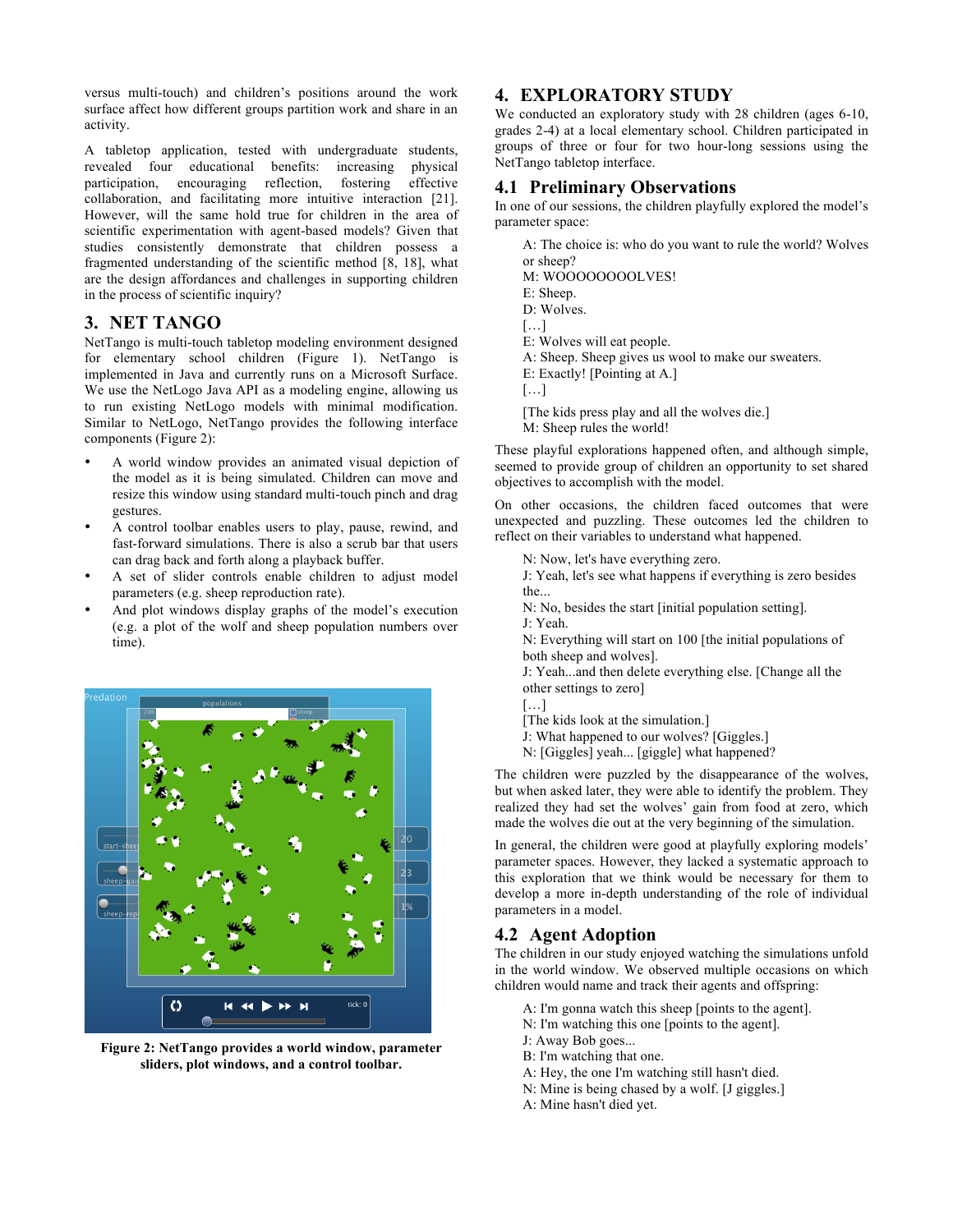B: Mine just had two babies. A: Mine doesn't ... hasn't had. [...] N: Oh, mine just got eaten. A: Oh mine just got eaten!!

Observing children's tendency to name and "adopt" agents, we added a tool to see if children could use agent adoption as a means to deepen their understanding of a model. To use the tool, children had to simply tap an agent (e.g. a sheep or a wolf) with their finger. A colored bubble would then appear around the agent (similar to *watch* and *follow* tools in available in the NetLogo environment).

Once we implemented the adoption tool, we observed a range of behaviors that varied by age. While younger children used the tool to relate to agents (i.e. to make it theirs), older children seemed to use the adoption tool to engage in more sophisticated problemsolving. These are preliminary results that we hope to explore more fully in future research.

# **5. CHALLENGES SUPPORTING INQUIRY**

Below we discuss the challenges in our design, and how we may be able to solve these problems to help children engage in scientific inquiry.

# **5.1 Lack of systematicity in navigating the exploration space**

It is easy for children to become lost or distracted while exploring an inquiry space [3, 8, 12]. The children in our study were comfortable manipulating variables and visualizing results; however, there was a lack of systematicity in the process of exploring variables. Younger children often randomly changed parameters, while older children often tried to set parameters to pre-determined numbers for one population and zero for another. However, there was no evidence-based approach in their exploring of the variables. Moreover, we observed several instances in which children would change parameters that had already been set by other children. These children were perhaps motivated by a desire to simply touch the table and feel part of the activity.

### *5.1.1 Possible Solutions*

Children's lack of systematicity could be improved with a software restriction that limits children to change only one parameter at a time. Once they have experimented with all of the variables, and understood their effect on the system, a teacher could lift the restriction. This way, children could develop a better understanding of how to explore the space. Structured instruction around the model would be another obvious approach. Our exploratory study included only minimal instruction on scientific content and inquiry processes. A final strategy could be to assign roles to individual children in a group so that only one or two children are responsible for manipulating variables. This could be supported in software by creating smart badges (e.g. cards with computer vision fiducials) that *unlock* parameter sliders.

## **5.2 Interference due to excessive interactivity**

Several studies have observed a tendency for children to interfere with one another while working together on tabletop applications [4, 6, 11]. Our design features a single simulation window (the world window) that is shared by all of the children participating in a group. In principle, children could decide together on a set of parameters for the model, press the play button, and then observe the results of the simulation. In practice, however, individual children were easily able to disrupt this process in several ways: A

child could move or resize the world window; a child could press the pause, reset, or rewind buttons on the control toolbar; or a child could change a parameter of the model while the simulation was in progress. The work of Allen and Gutwill [1] on the design of interactive science museum exhibits is relevant in this context. They propose five common pitfalls in interactive exhibit design: (1) multiple options with equal salience; (2) features allowing multiple users to interfere with one another; (3) options that encourage users to disrupt the phenomenon being displayed; (4) features that make the critical phenomenon difficult to find; and (5) secondary features that obstruct the primary feature.

For our design, the interactivity of the graphs and world window obstructed the inquiry process. For example, children would play "hockey" with the interactive elements by making the world window small and throwing it from side to side, while other children were trying to focus on the simulation.

### *5.2.1 Possible Solutions*

One solution to this problem would be making the graph and world window less interactive. Children seem to do two things with the world window: make it smaller (to move it out of the way) or bigger (to watch the simulation). Therefore, having only these two stages might prevent children from playing with the window, as well as keep them from getting in the way of others who want to watch the simulation. The same could be done with the graph windows, which could be kept fixed in one location to avoid it from causing further interference.

Offering different views of the entire modeling environment could be another effective way to indicate the salient features of both the exploration and experiment spaces. Users would have to toggle between views to use them, and the equal-saliency problem would be solved. As it is important to view the numerical values of the variables while visualizing the simulation, the current values of the parameters would be displayed (in a non-editable form) in the experiment view.

## **6. CONCLUSION**

Tabletop learning environments are receiving increased from research and design communities. In this short paper, we introduced a new tabletop application, NetTango, and examined children's playful explorations within its discovery spaces. The novelty of this medium makes designing effective applications for educational use a challenge that may be overcome through research. We presented examples from an exploratory study we conducted with 28 children (ages 6-10) and discussed two design challenges that emerged during our study and consider possible solutions.

# **7. ACKNOWLEDGMENTS**

We thank Uri Wilensky and the Center for Connected Learning and Computer-Based Modeling at Northwestern University.

## **8. REFERENCES**

- [1] Allen, S. and Gutwill, J. Designing with multiple interactives: Five common pitfalls. Curator: The Museum Journal, 47, 2, (2004), 199-212.
- [2] Antle, A.N., Bevans, A., Tanenbaum, J., Seaborn, K., and Wang, S. Futura: design for collaborative learning and game play on a multi-touch digital tabletop, in Proceedings of TEI  $11$ , (New York, January 2011), ACM Press, 93-100.
- [3] Chen, Z., and Klahr, D. All other things being equal: Acquisition and transfer of the control of variables strategy," Child Development 70, 5, (1999), 1098-1120.